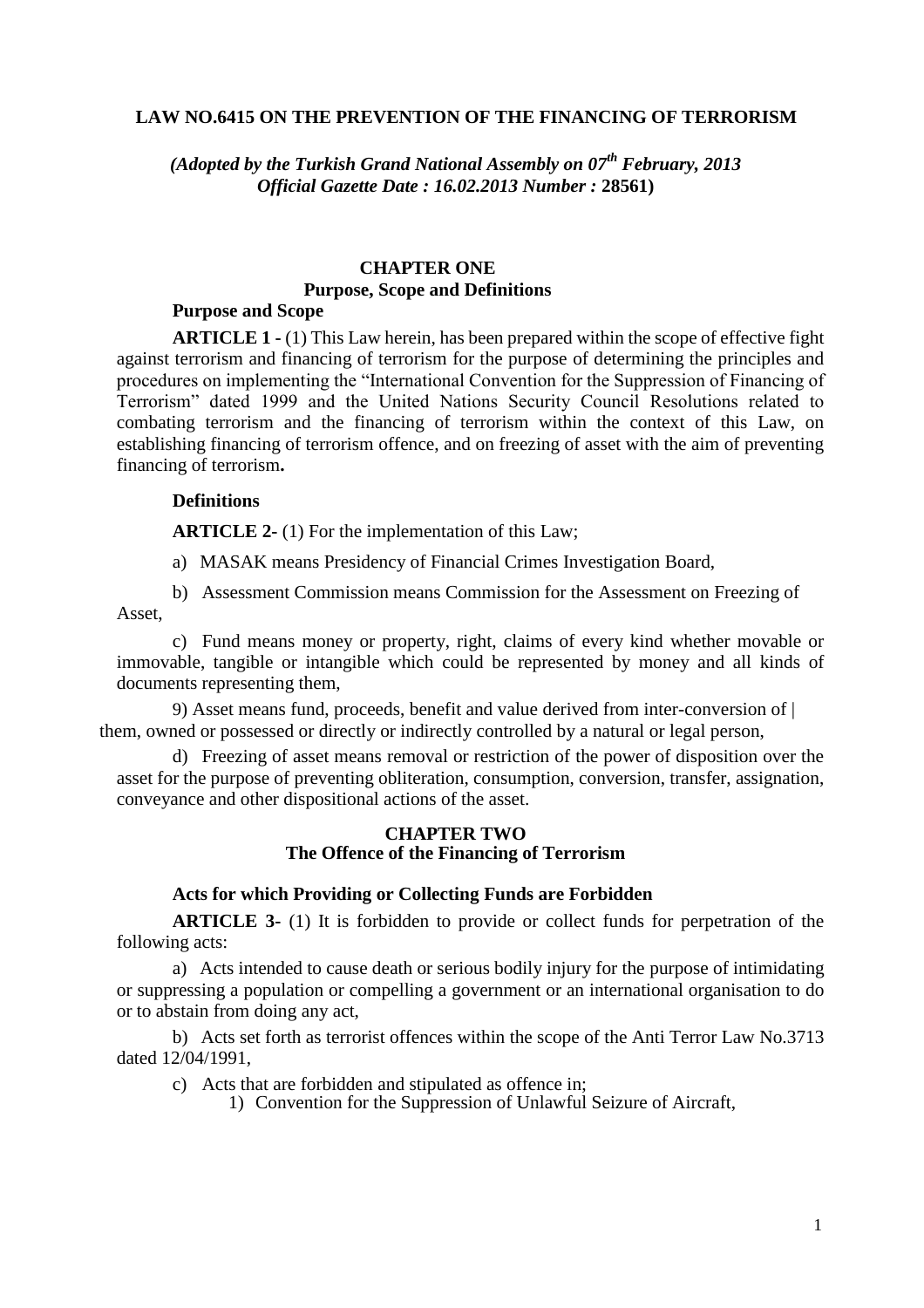2) Convention for the Suppression of Unlawful Acts against the Safety of Civil

3) Convention on the Prevention and Punishment of Crimes against Internationally Protected Persons, including Diplomatic Agents,

4) International Convention against the Taking of Hostages**,**

5) Convention on the Physical Protection of Nuclear Material,

6) Protocol for the Suppression of Unlawful Acts of Violence at Airports Serving International Civil Aviation, Supplementary to the Convention for the Suppression of Unlawful Acts against the Safety of Civil Aviation,

7) Convention for the Suppression of Unlawful Acts against the Safety of Maritime Navigation,

8) Protocol for the Suppression of Unlawful Acts against the Safety of Fixed Platforms Located on the Continental Shelf,

9) International Convention for the Suppression of Terrorist Bombings

to which Turkey is a party.

Aviation,

# **The Offence of the Financing of Terrorism**

**ARTICLE 4-** (1) Any person who provides or collects funds for a terrorist or terrorist organisations with the intention that they are used or knowing and willing that they are to be used, even without being linked to a specific act, in full or in part, in perpetration of the acts that are set forth as crime within the scope of Article 3 shall be punished by imprisonment for a term of five to ten years, provided that his/her act does not constitute another offence requiring a heavier punishment.

(2) To impose a penalty in accordance with the provision of paragraph one, it shall not be necessary that the funds have actually been used to commit an offence.

(3) In cases where the offences that fall within the scope of this article are committed through undue influence in the public service, punishment to be imposed shall be increased by half.

(4) In cases where the offence is committed within the framework of a legal person's activity, security measures peculiar to legal persons shall be applied.

(5) In cases where the offence is committed against a foreign state or an international organization, investigation or prosecution shall be initiated upon the request of Ministry of Justice.

(6) Provisions of Law No.3713 regarding investigation, prosecution and enforcement shall also apply to this offence.

(7) With regard to this offence, the provisions pertaining to the following measures under the Criminal Procedure Law may apply;

a) Assignment of trustee to company management stated in article 133,

b) Detection of communication, wiretapping and record of communication stated in article135,

c) Assignment of secret investigator stated in article 139,

ç) Tracing by means of technical tools stated in article 140.

#### **CHAPTER THREE Freezing of Asset**

# **The United Nations Security Council Resolutions**

**ARTICLE 5-** (1) Decisions on freezing of asset under the possession of persons, institutions and organisations designated through the United Nations Security Council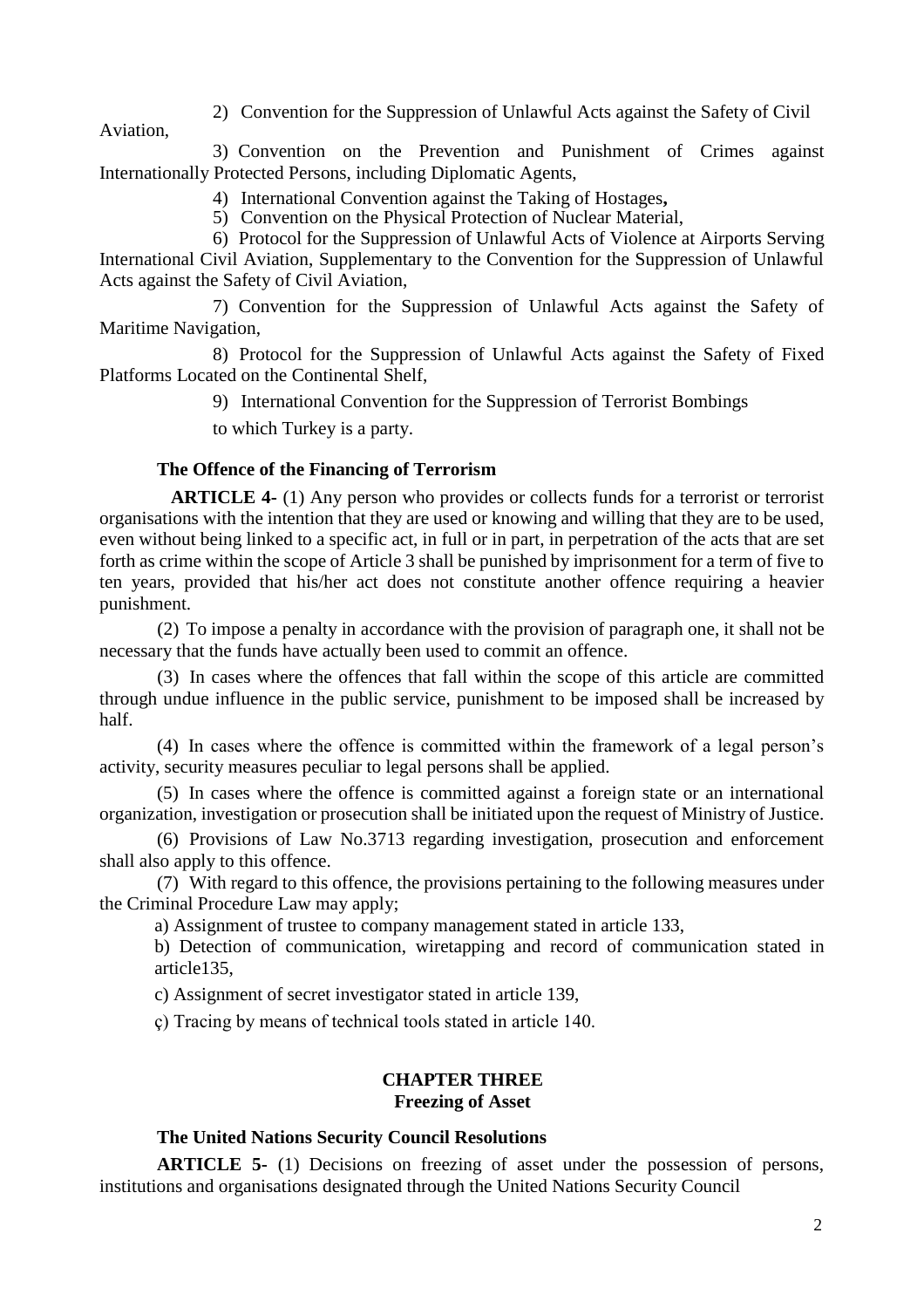Resolutions 1267(1999), 1988  $(2011)^1$  and 1989 (2011) shall be executed without delay through the decision of the Council of Ministers published in the Official Gazette.

(2) The decisions made shall be notified to the United Nations Security Council by the Ministry of Foreign Affairs.

(3) Applications against the United Nations Security Council Resolutions shall be conveyed to the United Nations Security Council by MASAK through the Ministry of Foreign Affairs.

# **Requests Made by Foreign Countries**

**ARTICLE 6-** (1) In case of a request made by the government of a foreign country to Turkey on freezing of asset under the possession of a person, institution or organization, the decision on the request assessed by the Assessment Commission, shall be made by the Council of Ministers. Reciprocity principle shall be taken into account in the assessment. Grounds are also required to be sent together with the request by the foreign country so that a decision can be made.

(2) The requests shall be made to MASAK or to the Ministry of Justice or the Ministry of Foreign Affairs in order to be conveyed to MASAK.

(3) For execution of the requests made by the governments of foreign countries regarding freezing of asset, assurance may be requested from the relevant country.

(4) The decisions on the request regarding freezing of asset made by Council of Ministers shall be notified to the requesting country by the Ministry of Foreign Affairs.

(5) The decision on freezing of asset made under this Article may be repealed in cases where an investigation is not initiated within one year as from the date when the decision on freezing of asset is published in the Official Gazette.

# **Requests to Foreign Countries for Freezing of Asset and Procedure for Asset in Turkey**

**ARTICLE 7-** (1) Apart from the subjects regulated in Articles 5 and 6, the Assessment Commission, based on reasonable grounds that the person, institution or organisations have committed the acts within the scope of Article 3 and 4, may decide;

a) to make suggestion to the Council of Ministers on requesting for freezing of their asset in foreign countries,

b) to make denunciation with a request for initiating an investigation on those related to the asset in Turkey in accordance with the Criminal Procedure Code No.5271 dated 04/12/2004.

(2) The decisions of the Council of Ministers regarding the requests for freezing of asset made to foreign countries shall be notified to the requested country by the Ministry of Foreign Affairs.

# **Research**

**ARTICLE 8-** (1) Financial research regarding the decisions on freezing of asset shall be made by MASAK. For the purpose of performing this duty, information requested from public institutions and organizations and natural and legal persons shall be conveyed to MASAK without delay in accordance with required procedure, form and duration.

(2) The Ministry of Justice, the Ministry of Interior, the Ministry of Foreign Affairs, the Undersecretariat of National Intelligence Organisation, the Undersecretariat of Treasury and other relevant public institutions and organizations shall submit MASAK information, documents, findings and their opinions with regard to decisions and requests regarding freezing of asset within the scope of implementation of Articles 6 and 7.

-

<sup>1</sup> **Included in General Assembly of TGNA**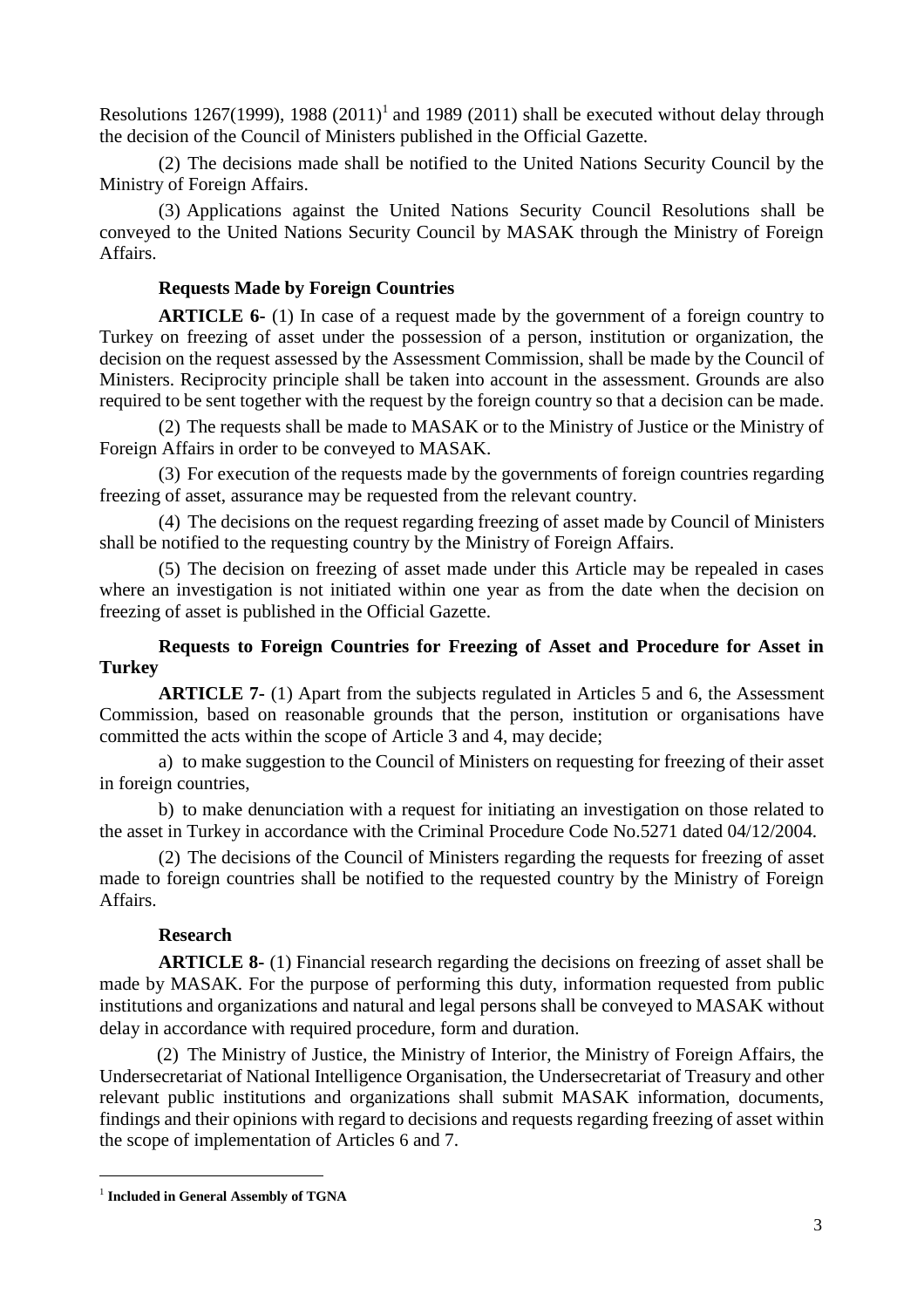(3) The research results shall be presented to the Assessment Commission by MASAK.

(4) Research procedures for freezing of asset shall be fulfilled in conformity with the confidentiality principles.

## **Assessment Commission**

**ARTICLE 9-** (1) The Assessment Commission for Freezing of Asset has been established in relation to the freezing of asset under the scope of Articles 6 and 7. The Assessment Commission is composed of General Director of Security Affairs in Prime Ministry, Deputy Undersecretary of National Intelligence Organisation, Deputy Undersecretary of the Ministry of Interior, General Director of Criminal Affairs in the Ministry of Justice, General Director of Research and Security Affairs in the Ministry of Foreign Affairs and General Director of Financial Sector Relations and Exchange in the Undersecretariat of Treasury under the chairmanship of the President of MASAK.

(2) Representatives from institutions and organisations whose knowledge and opinions are needed may also be invited to the Assessment Commission.

(3) The Assessment Commission makes a decision with at least five votes of the participants by meeting with members stated in paragraph (1) or their representatives duly assigned in place of them.

(4) Secretariat services of the Assessment Commission shall be performed by MASAK.

(5) The head of the Assessment Commission and its members shall be given a payment for each meeting which is calculated through multiplying the benchmark four thousand by the monthly wage coefficient of public officials. The payment shall not be subject to any tax or deduction expect for the stamp tax.

(6) Working principles and procedures of the Assessment Commission shall be determined by a regulation.

# **Legal Consequences of Violation of the Decision on Freezing of Asset**

**ARTICLE 10-** (1) Any kind of dispositions and operations carried out contrary to the decision on freezing of asset shall be null and void. Regarding such exercises of dispositions and operations, provisions of Turkish Civil Code No.4721 dated 22/11/2001 on protection of goodwill shall be reserved.

# **Notification and Announcement of the Decision**

**ARTICLE 11-** (1) The decisions on freezing and unfreezing of asset made in accordance with the provisions of this Law shall be published in the Official Gazette. These decisions shall be accepted as notified on the date of their publication in the Official Gazette, to the relevant person or institution about whom the decision on freezing of asset has been made.

(2) A decision on freezing of asset shall contain the identity of the person about whom the decision was made, reasons, scope, and expiration of the decision and legal remedies that can be applied against this decision and duration of application.

# **Execution of Decisions on Freezing of Asset**

**ARTICLE 12-** (1) The decisions on freezing of asset and repeal of such decisions shall gain legal validity upon its publication in the Official Gazette.

(2) MASAK is responsible for the execution of the decision on freezing of asset made in accordance with the provisions of this Law.

(3) Those about whom decision on freezing of asset has been made shall inform MASAK of the claims or debts and all other asset values and the information regarding their grounds; and those who are in claim or debt relationship with those about whom decision on freezing of asset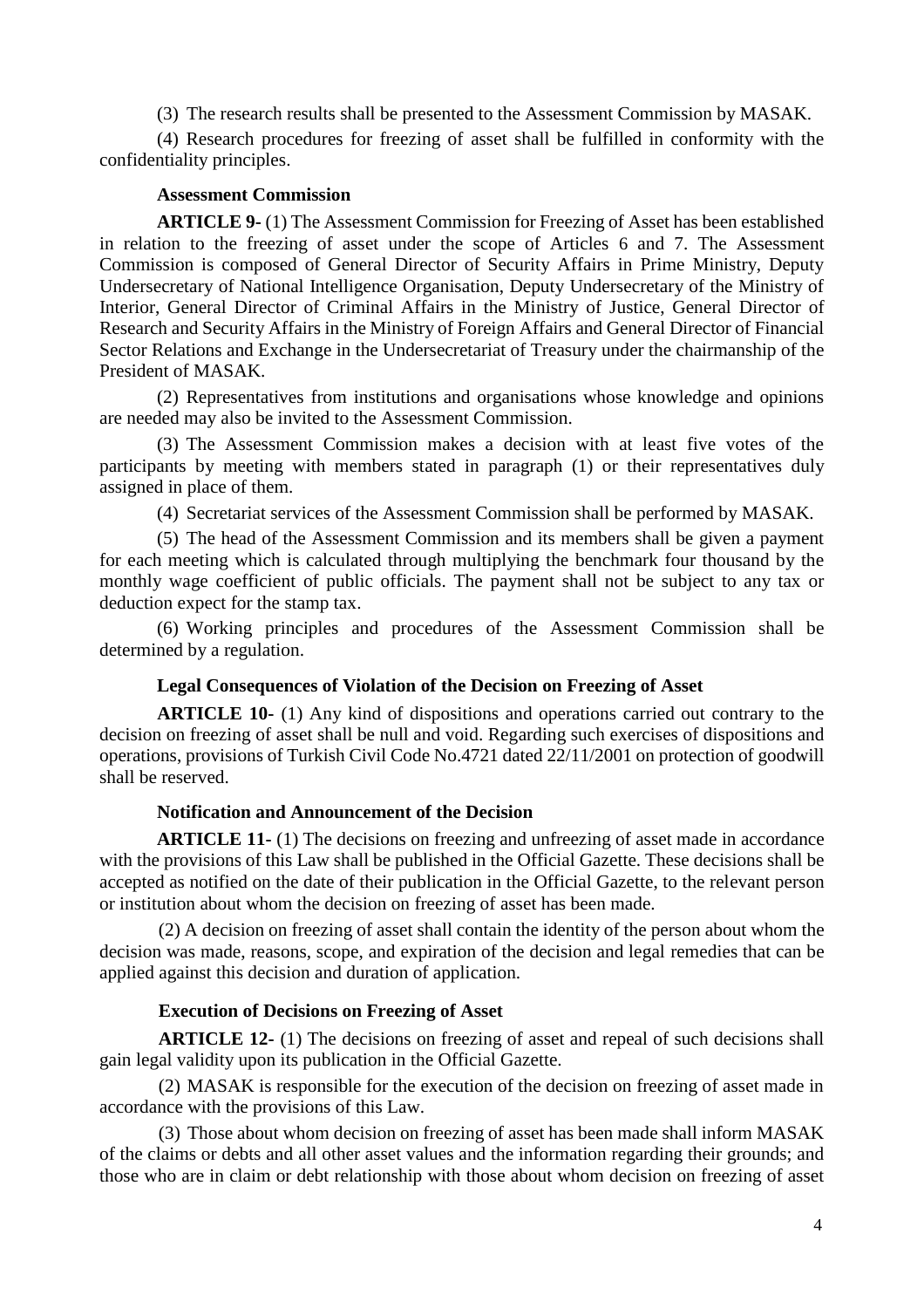has been made shall inform MASAK of the amount of the claim or debt and the information regarding their grounds, within thirty days at the latest following the publication date of the decision on freezing of asset in the Official Gazette.

(4) The decision on freezing of asset shall, upon the request of MASAK, be executed without delay in accordance with the procedure set forth under paragraphs 3 to 7 of Article 128 of the Law No.5271.

(5) Natural and legal persons and public institutions and organizations which are requested to carry out the decision on freezing of asset shall inform MASAK of whether they have any asset records, and if they have, of the information on the frozen asset within seven days following the date of request.

(6) In cases where any increase occurs in the amount of the asset, such increases shall also be subject to the provisions on the freezing of asset.

(7) The decisions regarding the repeal of the decision on freezing of asset shall be notified by MASAK to the persons, organisations and institutions which carry out the freezing decision in accordance with Paragraph 4 and the decisions shall be published in the Official Gazette.

## **Management of the Frozen Asset**

**ARTICLE 13-** (1) Management of the asset decided to be frozen shall be under the responsibility of the relevant natural or legal person. However, except the operations listed in the Paragraphs 2 and 3 of this Article, persons whose asset has been frozen may not carry out actions for obliteration, consumption, conversion, transfer, assignment, conveyance and other dispositional actions of the asset. Natural and legal persons, and public institutions or organizations requested to execute the decision on freezing of asset also shall not perform or facilitate such actions.

(2) The following actions may be carried out under the permission of MASAK for the purpose of ensuring the subsistence of the person about whom a decision on freezing of asset has been made and of the relatives of whom he/she is obliged to take care, or continuance of operations of the business enterprises or other legal persons about whom a decision on freezing of asset has been made:

a) establishment of absolute or personal rights on immovables, and on movables such as transportation vehicles of land, sea and air in favour of other persons,

Wielding of disposition power on;

- b) accounts at banks or other financial institutions,
- c) all kinds of rights and claims within natural or legal persons,
- 9) negotiable instruments,
- d) shares at companies,
- e) the content of safe-deposit boxes,

f) Making obligatory payments of business corporations or other legal persons such as purchase and sale of goods and services, operation, maintenance and repair expenses, debts registered in their books and documents, rent, credit, custody service, insurance premium, advocacy fees and wages.

(3) All obligatory payments such as taxes, levies, duties, rents, social security premiums to be made from the frozen asset to public institutions or quasi-public corporations can be made without permission. However, MASAK may subject these actions to permission if it deems necessary.

(4) In case that permission is granted for the establishment of right in personam or in rem on immovables, and on movables such as transportation vehicles of land, sea and air in favour of other persons;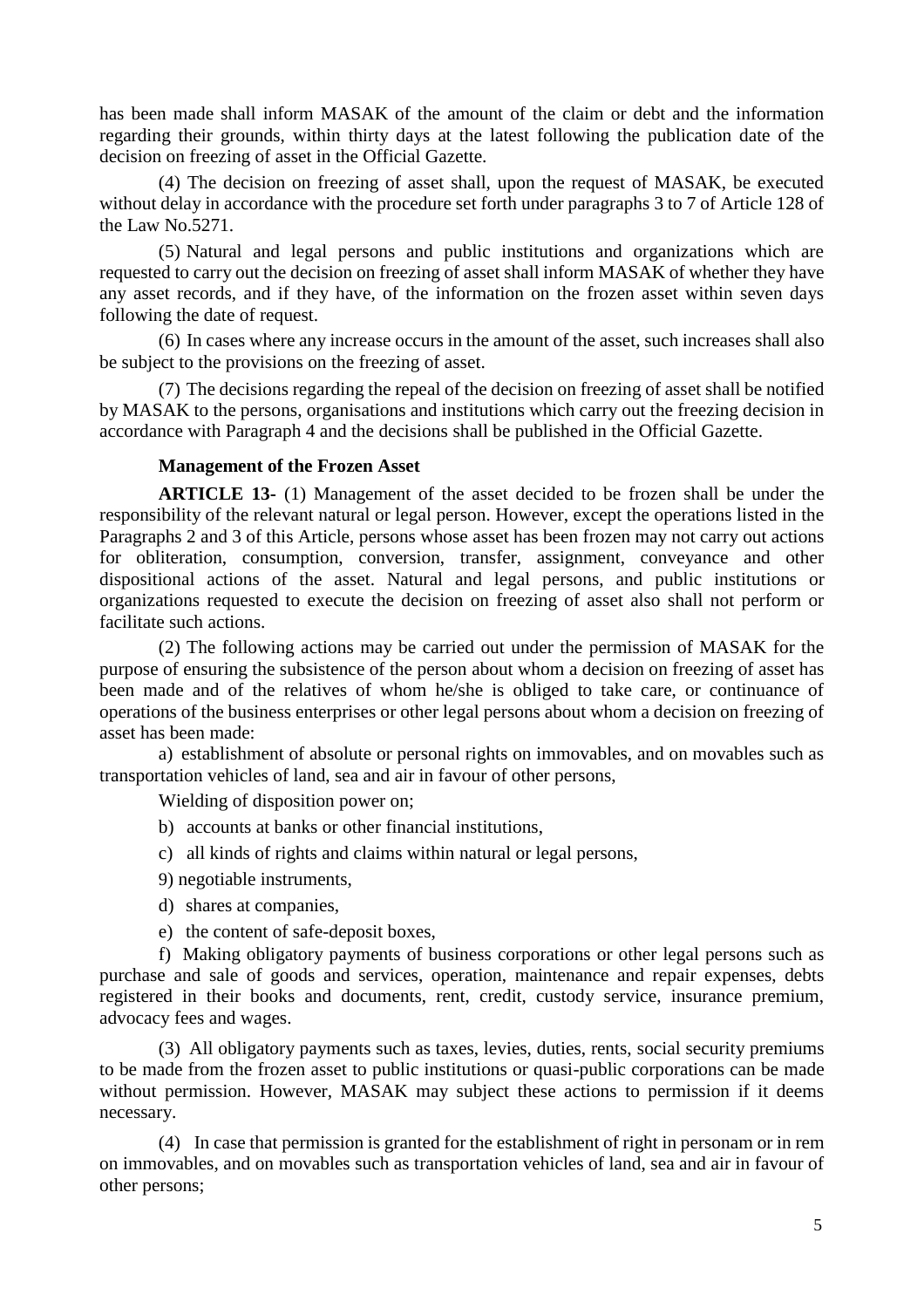### a) a copy of the contract,

b) the Information about the amount of money and value of other kinds of properties which have to be paid as requital in accordance with the contract, and the payment schedule and the bank account to which the payment is to be made,

shall be submitted to MASAK within fifteen days following the date of the establishment of the right.

(5) Any payment to those about whom decision on freezing of asset has been taken shall be made only into a bank account belonging to those persons after the decision on freezing has been published in the Official Gazette. If the person whose asset is frozen does not have an account in a bank which has its head office or a branch in Turkey, an account shall be opened by MASAK on behalf of that person.

(6) Permission for the management of the frozen asset may only be given to designated person or persons for once or for a period of time under certain conditions and restrictions.

(7) MASAK may change, where it deems necessary, the scope or time period of the permission or cancel it.

#### **Control**

**ARTICLE 14 -** (1) MASAK shall appoint examiners defined in Article 2(1)(e) of the Law No. 5549 on Prevention of Laundering Proceeds of Crime dated 11/10/2006 or Finance Experts employed in MASAK for controlling, when necessary, making research and examinations on the relevant books, documents and records:

- a) whether persons or institutions who hold asset act in compliance with the decision of freezing or not,
- b) whether the frozen asset is managed in compliance with this Law or not.

(2) Persons appointed in accordance with paragraph (1) shall be paid, by the approval of MASAK, an additional monthly wage not exceeding the amount calculated by multiplying the benchmark of 7.000 and the monthly wage coefficient of public officials, reserving the provisions of the Law No.6245 on Travel Expense dated 10/2/1954. Any tax and deduction cannot be made from these payments except for stamp duty.

## **Penal Provisions**

**ARTICLE 15-** (1) Persons who do not obey or who neglect or delay to obey the decision made regarding freezing of asset in accordance with this Law shall be punished by an imprisonment for a term of six months to two years or a judicial fine unless such act constitutes a serious offence requiring a heavier penalty.

(2) In case that the person who does not obey the decision on freezing of asset made in accordance with paragraph (1) is an organ or a representative of a legal person; or a person, who is not the organ or representative but undertakes a duty within the scope of that legal person's operational framework, this legal person shall also be punished by an administrative fine between 10,000 and 100,000 Turkish Liras.

## **CHAPTER FOUR Miscellaneous and Final Provisions**

## **Provisions to be Applied and References**

**ARTICLE 16 -** (1) For the matters not regulated within this Law, provisions of Law No.5549 which are not contrary to the provisions of this Law shall apply.

(2) In the legislation, the references made to Article 8 of Law No. 3713 which has been abolished by this Law shall be deemed to refer to Article 4 of this law.